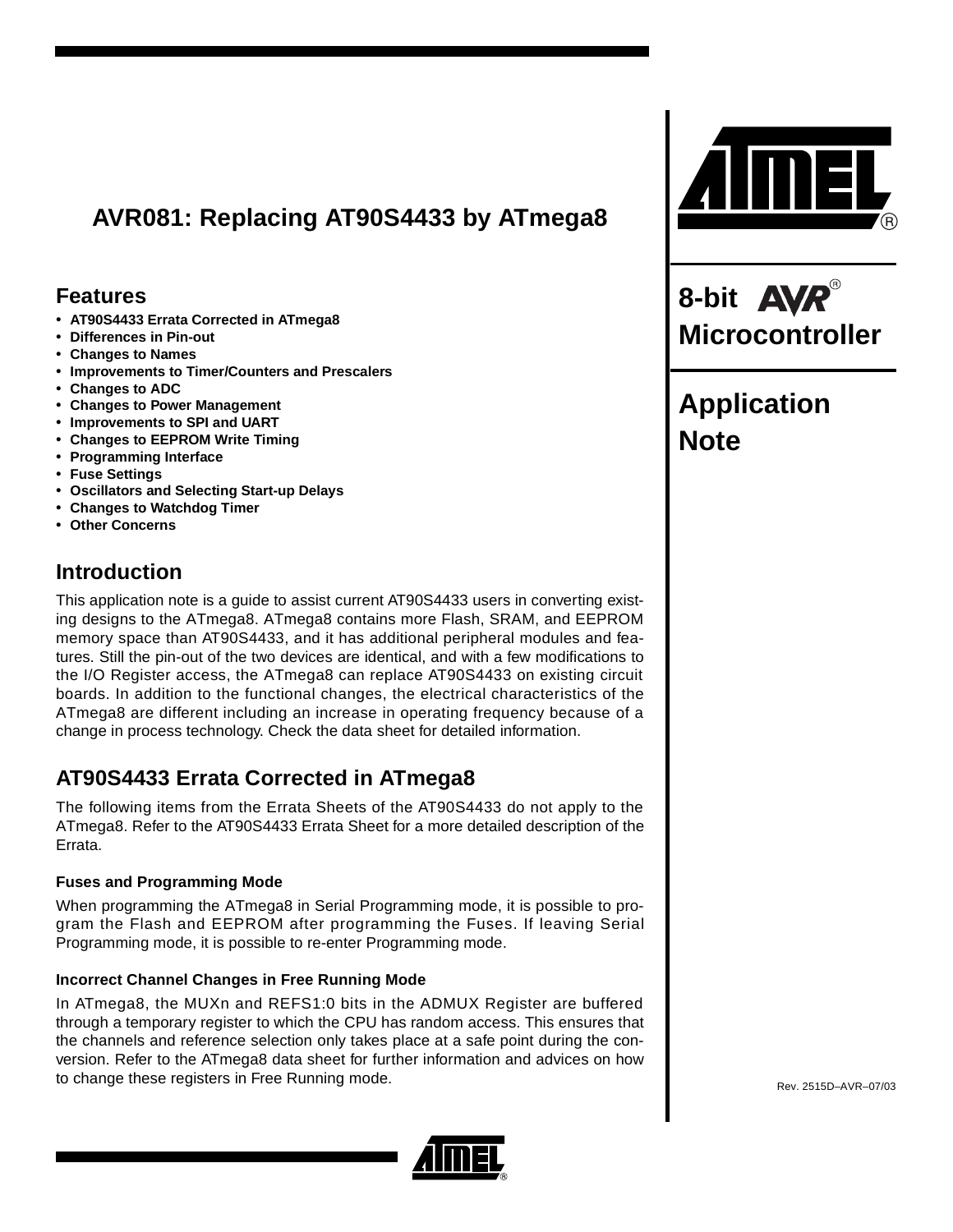

| <b>Bandgap Reference</b><br><b>Stabilizing Time</b>                                                        | In ATmega8, the Bandgap Reference Voltage stabilizes within the time specified in the<br>data sheet, independent from whether the internal Brown-out Detector is enabled or not.                                                                                                                                                                                                                                   |
|------------------------------------------------------------------------------------------------------------|--------------------------------------------------------------------------------------------------------------------------------------------------------------------------------------------------------------------------------------------------------------------------------------------------------------------------------------------------------------------------------------------------------------------|
| <b>Brown-out Detection Level</b>                                                                           | In ATmega8, the Brown-out Detection level is not influenced by activity on the I/O pins.                                                                                                                                                                                                                                                                                                                           |
| <b>Serial Programming at</b><br><b>Voltages Below 2.9V</b>                                                 | There are no restrictions on the supply voltage or system frequency as long as the<br>device is operated inside the voltage and frequency range specified in the data sheet for<br>the ATmega8.                                                                                                                                                                                                                    |
| <b>UART Looses</b><br><b>Synchronization if RXD Line is</b><br>Low when UART Receive is<br><b>Disabled</b> | The UART is replaced with a USART, which does not have this problem. The starting<br>edge of a reception is only accepted as valid if the Receive Enable bit in the USART<br>Control Register is set.                                                                                                                                                                                                              |
| <b>Differences in Pin-out</b>                                                                              | ATmega8 has alternate functions on some of its I/O pins that the AT90S4433 did not<br>have. This will normally not create any problem when porting the code, as long as the<br>alternate functions (which were not present in AT90S4433) are not used. The succeed-<br>ing subsections discuss issues concerning the pin-out that the designer should consider<br>when porting a design from AT90S4433 to ATmega8. |
| PC6 (RESET)                                                                                                | AT90S4433 has a dedicated RESET pin, while ATmega8 has a pin that combines the<br>RESET function with the I/O pin PC6. The I/O pin function is enabled by programming<br>the RSTDISBL Fuse. Hence, make sure the RSTDISBL Fuse is unprogrammed when<br>porting a design from AT90S4433.                                                                                                                            |
| PB7:6 (XTAL/TOSC)                                                                                          | AT90S4433 has dedicated pins for XTAL1 and XTAL2, while ATmega8 combines the<br>I/O pin PB7 with XTAL2 and TOSC2, an the I/O pin PB6 with XTAL1 and TOSC1. Set<br>the CKSEL Fuses to select either external crystal/ceramic resonator, external low fre-<br>quency crystal, or external clock, and the pins will be dedicated to XTAL1 and XTAL2<br>only, as in AT90S4433.                                         |
| ADC7:6                                                                                                     | ATmega8 in TQFP (and MLF) package supports two ADC channels - ADC6 and<br>ADC7- on pin 19 and pin 22 respectively. These pins are inputs only, and will not create<br>trouble on a circuit board when replacing AT90S4433, as this device has No Connect on<br>these pins.                                                                                                                                         |
| $V_{CC}$ /GND                                                                                              | ATmega8 in TQFP (and MLF) package supports an additional pair of power pins; GND<br>on pin three and $V_{CG}$ on pin six. These pins where No Connect on AT90S4433. These<br>pins need not be connected if the ATmega8 directly replaces a AT90S4433 on a circuit<br>board, but the user is advised to use it on new designs, as the extra power pins improve<br>noise immunity.                                   |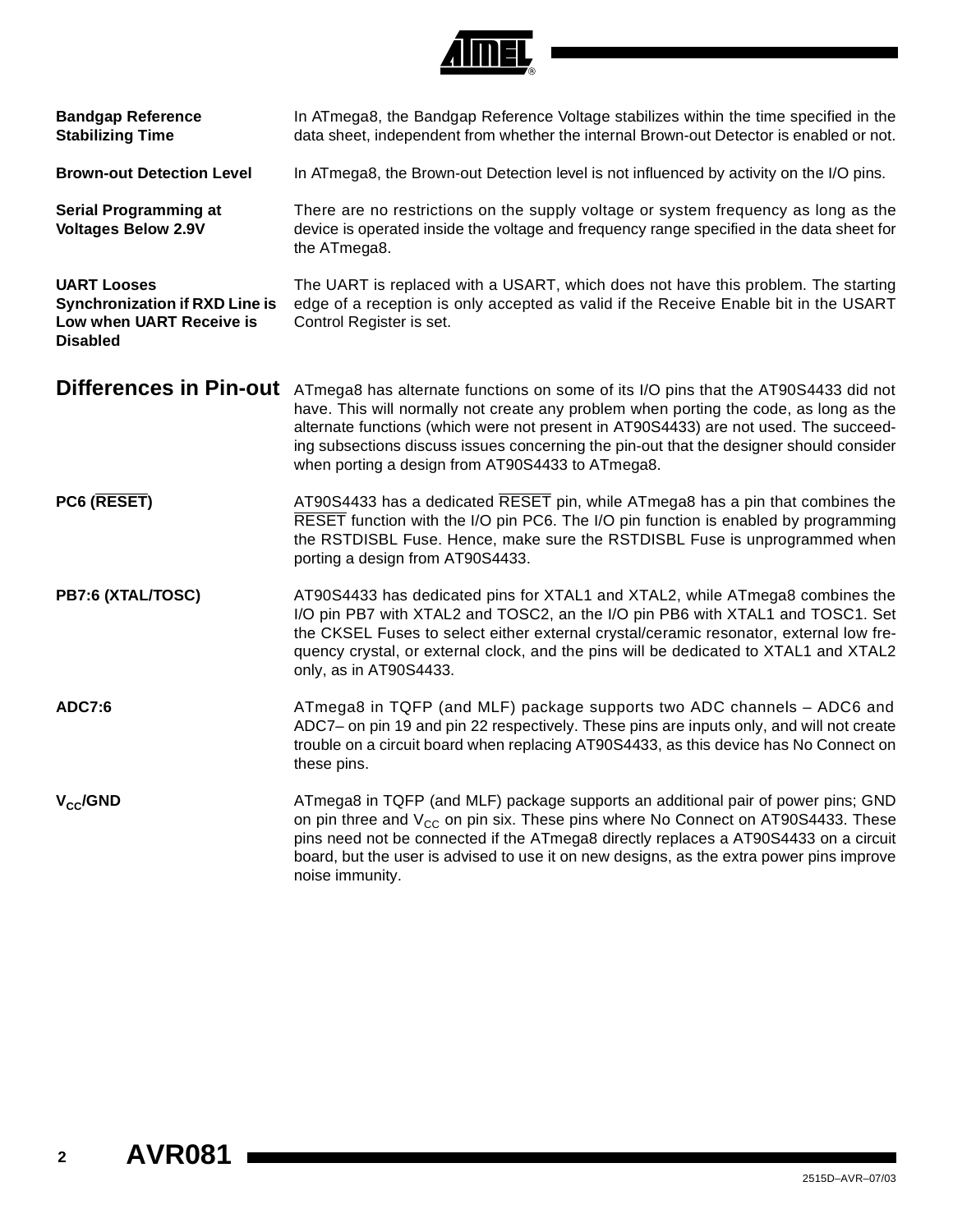**Changes to Names** The following control bits have changed names, but have the same functionality and placement when accessed as in AT90S4433:

|  |  |  | Table 1. Changed Bit Names |
|--|--|--|----------------------------|
|--|--|--|----------------------------|

| <b>Bit Name in</b><br>AT90S4433 | <b>Bit Name in</b><br>ATmega8 | I/O Register<br>(AT90S4433) | <b>Comments</b>                                                              |
|---------------------------------|-------------------------------|-----------------------------|------------------------------------------------------------------------------|
| PWM <sub>10</sub>               | WGM1n0                        | TCCR1A                      |                                                                              |
| PWM <sub>11</sub>               | WGM <sub>1n1</sub>            | TCCR1A                      |                                                                              |
| CTC <sub>1</sub>                | WGM12                         | TCCR1B                      |                                                                              |
| CHR <sub>9</sub>                | UCSZ <sub>2</sub>             | <b>USCRB</b>                |                                                                              |
| OR.                             | DOR.                          | <b>UCSRA</b>                |                                                                              |
| OCIE1                           | OCIE1A                        | <b>TIMSK</b>                | Bit position is changed. See "Bit positions in<br>TIMSK and TIFR" on page 5. |
| OCF <sub>1</sub>                | OCF <sub>1</sub> A            | <b>TIFR</b>                 | Bit position is changed. See "Bit positions in<br>TIMSK and TIFR" on page 5. |
| <b>WDTOE</b>                    | <b>WDCE</b>                   | <b>WDTCR</b>                | Not directly compatible. See "Changes to<br>Watchdog Timer" on page 10.      |
| <b>AINBG</b>                    | <b>ACBG</b>                   | <b>ACSR</b>                 |                                                                              |

The following I/O Registers have changed names, but include the same functionality and placement when accessed as in AT90S4433:

**Table 2.** Changed Register Names

| Register name<br>in AT90S4433 | <b>Register name</b><br>in ATmega8 | <b>Comments</b>                                                                      |
|-------------------------------|------------------------------------|--------------------------------------------------------------------------------------|
| <b>FFAR</b>                   | FFARL                              | Due to larger memory size the EEAR is expanded to 16-                                |
| (EEAR)                        | EEARH                              | bit.                                                                                 |
| SP                            | <b>SPL</b>                         |                                                                                      |
| (SP)                          | <b>SPH</b>                         | Due to larger memory size the SP is expanded to 16-bit.                              |
| <b>GIMSK</b>                  | <b>GICR</b>                        |                                                                                      |
| <b>MCUSR</b>                  | <b>MCUCSR</b>                      |                                                                                      |
| <b>UBRRHI</b>                 | <b>UBRRH</b>                       | Register has changed I/O address. See "Improvements"<br>to SPI and USART" on page 8. |

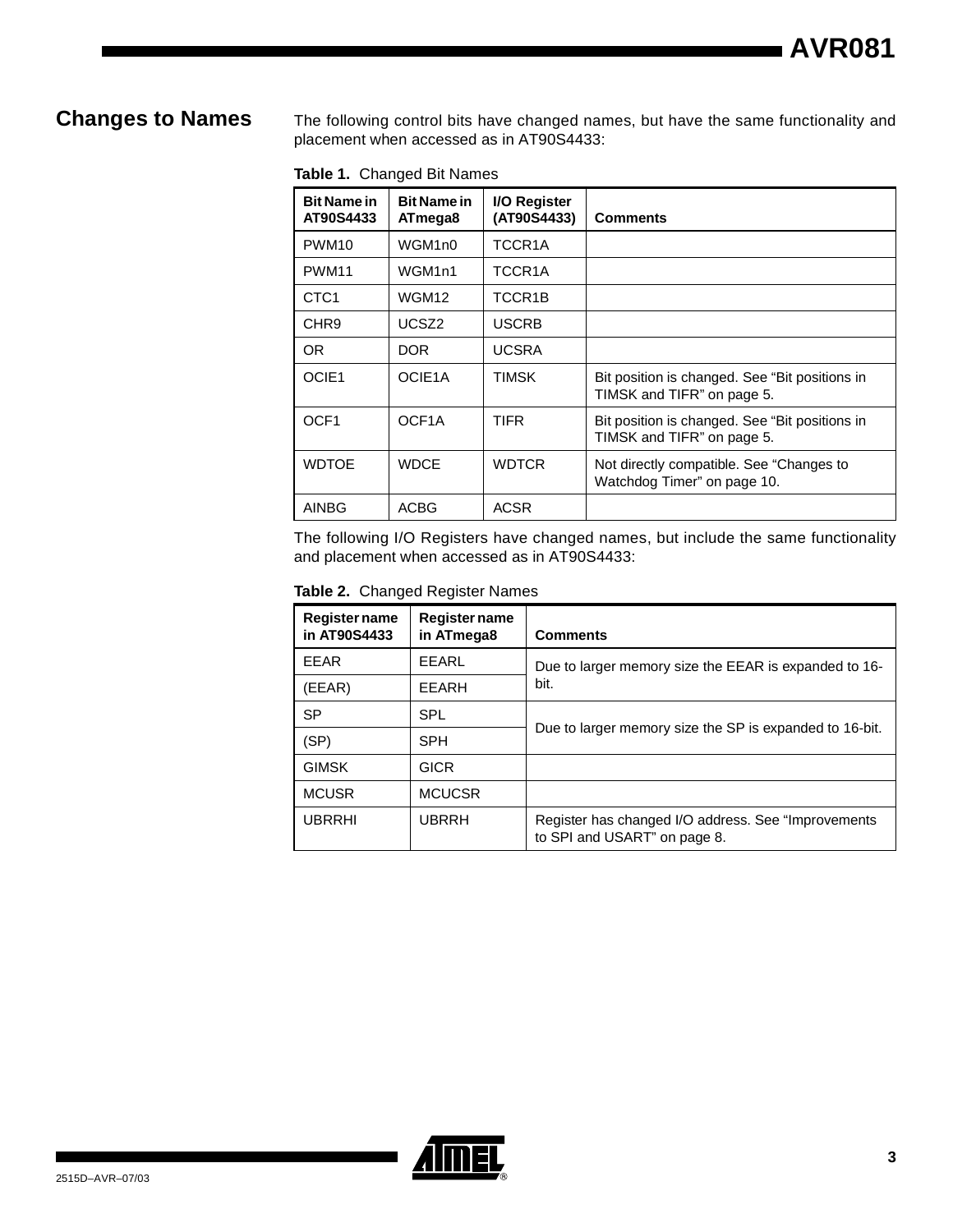

The interrupt vector table of the ATmega8 differs from the one of AT90S4433. The differences are listed in [Table 3](#page-3-1).

| Vector No.     | Program<br><b>Address</b> | AT90S4433          | ATmega8             |
|----------------|---------------------------|--------------------|---------------------|
| 1              | \$000                     | <b>RESET</b>       | <b>RESET</b>        |
| 2              | \$001                     | INT <sub>0</sub>   | <b>INTO</b>         |
| 3              | \$002                     | INT <sub>1</sub>   | INT <sub>1</sub>    |
| $\overline{4}$ | \$003                     | <b>TIMER1 CAPT</b> | <b>TIMER2 COMP</b>  |
| 5              | \$004                     | <b>TIMER1 COMP</b> | <b>TIMER2 OVF</b>   |
| 6              | \$005                     | <b>TIMER1 OVF</b>  | <b>TIMER1 CAPT</b>  |
| $\overline{7}$ | \$006                     | <b>TIMERO OVF</b>  | <b>TIMER1 COMPA</b> |
| 8              | \$007                     | SPI, STC           | <b>TIMER1 COMPB</b> |
| 9              | \$008                     | <b>UART, RX</b>    | <b>TIMER1 OVF</b>   |
| 10             | \$009                     | <b>UART, UDRE</b>  | <b>TIMERO OVF</b>   |
| 11             | \$00A                     | <b>UART, TX</b>    | <b>SPI, STC</b>     |
| 12             | \$00B                     | <b>ADC</b>         | <b>USART, RXC</b>   |
| 13             | \$00C                     | EE_RDY             | <b>USART, UDRE</b>  |
| 14             | \$00D                     | <b>ANA_COMP</b>    | <b>USART, TXC</b>   |
| 15             | 0x00E                     |                    | <b>ADC</b>          |
| 16             | 0x00F                     |                    | EE_RDY              |
| 17             | 0x010                     |                    | <b>ANA_COMP</b>     |
| 18             | 0x011                     |                    | <b>TWI</b>          |
| 19             | 0x012                     |                    | <b>SPM RDY</b>      |

<span id="page-3-1"></span>Table 3. Changes to Interrupt Vectors<sup>(1)</sup>

<span id="page-3-0"></span>Note: 1. Discrepancies are marked with bold face.

## **Improvements to Timer/Counters and Prescalers**

For details about the improved and additional features, please refer to the data sheet. The following features have been added:

- The Prescalers in ATmega8 can be reset.
- Variable top value in PWM mode.
- For Timer/Counter1, Phase and Frequency Correct PWM mode in addition to the Phase Correct PWM mode (also in Timer/Counter2).
- Fast PWM mode.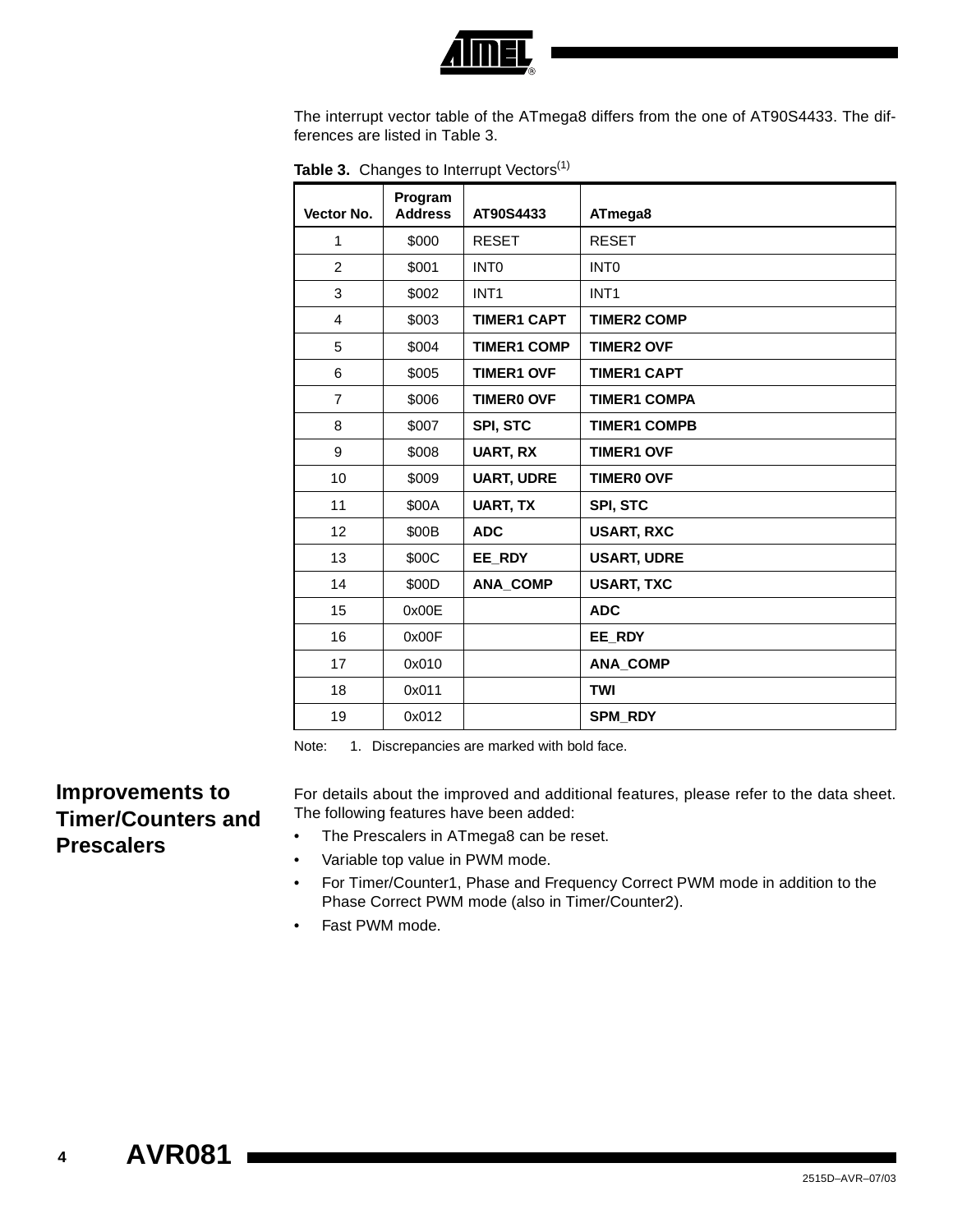### **Differences Between ATmega8 and AT90S4433**

Most of the improvements and changes apply to all the Timer/Counters and the description below is written in a general form. A lower case "x" replaces the output channel (A or B for Timer/Counter1, N/A for Timer/Counter0), while "n" replaces the Timer/Counter number (n = 0 or 1). Timer/Counter2 is not present in AT90S4433.

<span id="page-4-0"></span>**Bit positions in TIMSK and TIFR**

All interrupt masks and flags in AT90S4433 are present in ATmega8, but not in the same positions. Table 4 shows the correspondence between bit positions in AT90S4433 and bit positions in ATmega8 regarding the TIMSK and TIFR Registers.

| <b>TIMSK</b>                   | TIFR             | AT90S4433 Bit Position | <b>ATmega8 Bit Position</b> |
|--------------------------------|------------------|------------------------|-----------------------------|
| TOIE1                          | TOV <sub>1</sub> |                        |                             |
| OC <sub>1</sub> E <sub>1</sub> | OCF <sub>1</sub> |                        |                             |
| TCIE <sub>1</sub>              | ICF <sub>1</sub> |                        |                             |
| TOIE <sub>0</sub>              | TOV0             |                        |                             |

#### **Table 4.** Bit Positions in TIMSK and TIFR

**TCNT1 Cleared in PWM Mode** In AT90S4433 there are three different PWM resolutions – 8, 9, or 10 bits. Though only 8, 9, or 10 bits are compared, it is still possible to write values into the TCNT1 Register that exceed the resolution. Thus, the Timer/Counter has to complete the count to 0xFFFF before the reduced resolution becomes effective (i.e, if 8-bit resolution is selected and the TCNT1 Register contains 0x0100, the top value (0x00FF) will not be effective until the counter has counted up to 0xFFFF, turned, and counted down to 0x0000 again). In ATmega8 this has been changed so that the unused bits in TCNT1 are being cleared to zero to avoid this unintended counting up to 0xFFFF. In the ATmega8, the TCNT1 Register never exceeds the selected resolution. ATmega8 The most significant bits in the TCNT1 Register will be cleared at the first positive edge of the prescaled clock. 8-bit PWM:  $TCNT1H7:0 = 0$ 

- 9-bit PWM:  $TCNT1H7:1 = 0$
- 10-bit PWM:  $TCNT1H7:2 = 0$

AT90S4433: TCNT1H not cleared.

**OCR1xH Cleared in PWM Mode**

Clearing OCR1xH in PWM mode is slightly different from clearing TCNT1. The AT90S4433 clears the six most significant bits if 8, 9, or 10 bits PWM mode is selected. Hence, if 0xFFFF is written to OCR1x in PWM mode and OCR1x is read back, the result is 0x03FF regardless of which PWM mode that is selected. In ATmega8 the number of cleared bits depends on the resolution.

ATmega8 The most significant bits in OCR1AH are cleared when they are updated at the TOP value of the counter.

- 8-bit PWM: OCR1xH7:0 = 0
- 9-bit PWM: OCR1xH7:1 = 0
- 10-bit PWM:  $OCR1xH7:2 = 0$

AT90S4433 The six most significant bits in the OCR1H are cleared regardless of the resolution.

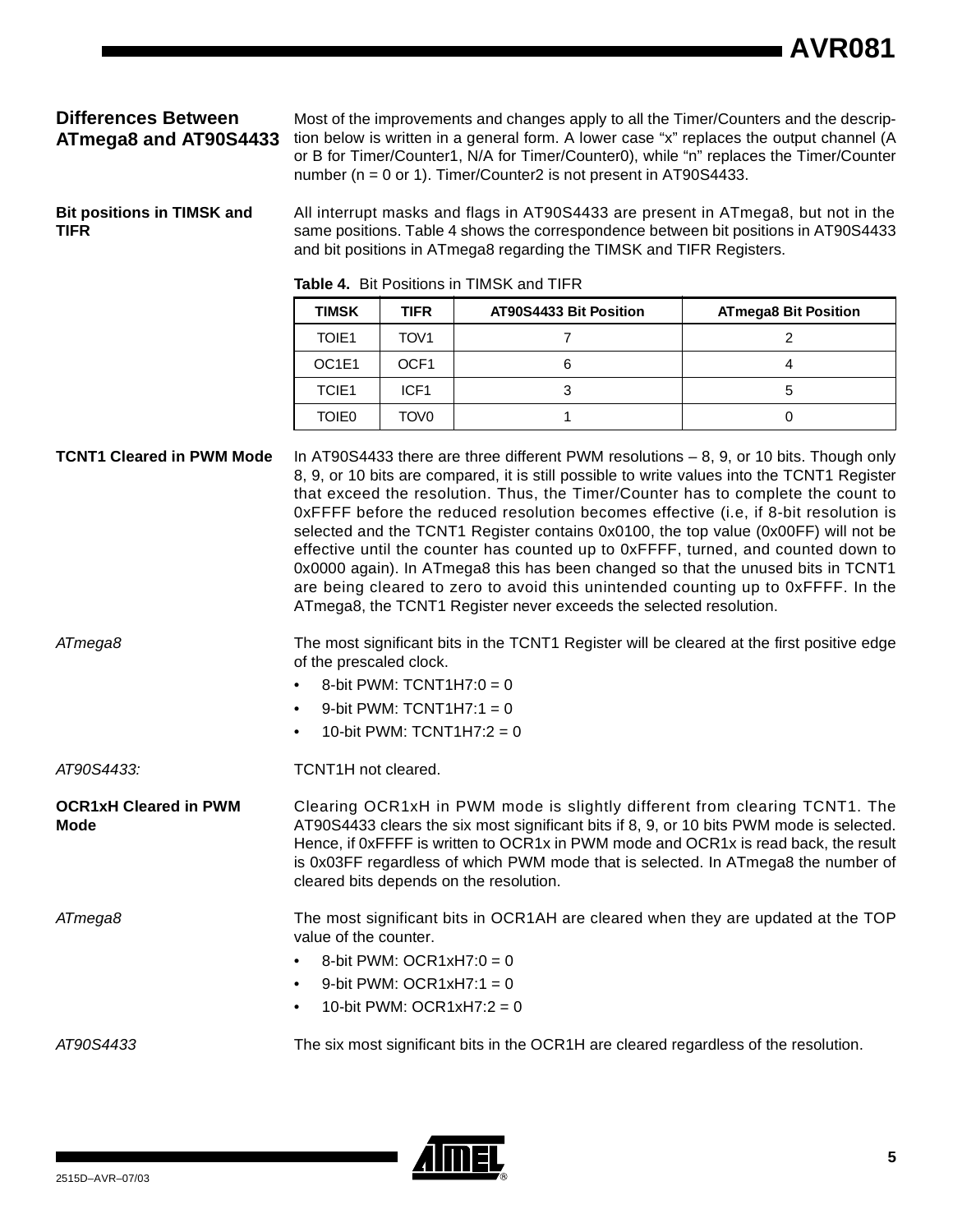

#### **Clear Timer/Counter1 on Compare Match with Prescaler**

The relation between a Clear on Compare match and the internal counting of the Timer/Counters has been changed. The Clear on Compare match in the AT90S4433 clears the Timer/Counter after the first internal count matching the compare value, whereas the ATmega8 clears Timer/Counter after the last internal count matching the compare value. See Figure 1 and Figure 2 for details on clearing, flag setting, and pin change.

Example: OCR1 $x = 0x02$  when prescaler is enabled (divide clock by eight).

Figure 1. Setting Output Compare Flag/Pin for AT90S4433<sup>(1)</sup>

| l TCNTn  | 000000001111111120000000111111112000000 |  |
|----------|-----------------------------------------|--|
| Pin/Flag |                                         |  |

Note: 1. "1" Indicates where the Output Compare Flag/Pin will be set.

**Figure 2.** Setting Output Compare Flag/Pin for ATmega8<sup>(1)</sup>

| ' TCNTn  | 0000000011111111222222200000001111111 |  |  |  |  |  |  |  |  |  |  |  |  |  |  |  |  |  |  |  |  |
|----------|---------------------------------------|--|--|--|--|--|--|--|--|--|--|--|--|--|--|--|--|--|--|--|--|
| Pin/Flag |                                       |  |  |  |  |  |  |  |  |  |  |  |  |  |  |  |  |  |  |  |  |

Note: 1. "1" Indicates where the Output Compare Flag/Pin will be set.

**Setting of Output Compare Pin/Flag with Prescaler Enabled (Applies to all Timer/Counters)**

The relation between an Output Compare and the internal counting of the Timer/Counter has been changed. Output Compare in the AT90S4433 sets the Output Compare pin/flag after the first internal count matching the compare value, whereas the ATmega8 sets the Output Compare pin/flag after the last internal count matching the compare value. See Figure 3 and Figure 4 for details on Output Compare Flag setting and pin change.

Example: OCR1 $x = 0x02$ , prescaler enabled (divide clock by 8)

**Figure 3.** Setting Output Compare Flag/Pin for AT90S4433<sup>(1)</sup>

| Pin/Flag |  |
|----------|--|

Note: 1. "1" Indicates where the Output Compare Flag/Pin will be set.

**Figure 4.** Setting Output Compare Flag/Pin for ATmega8<sup>(1)</sup>

| I TCNTn  | 000000001111111222222233333334444444 |
|----------|--------------------------------------|
| Pin/Flag |                                      |

Note: 1. "1" Indicates where the Output Compare Flag/Pin will be set.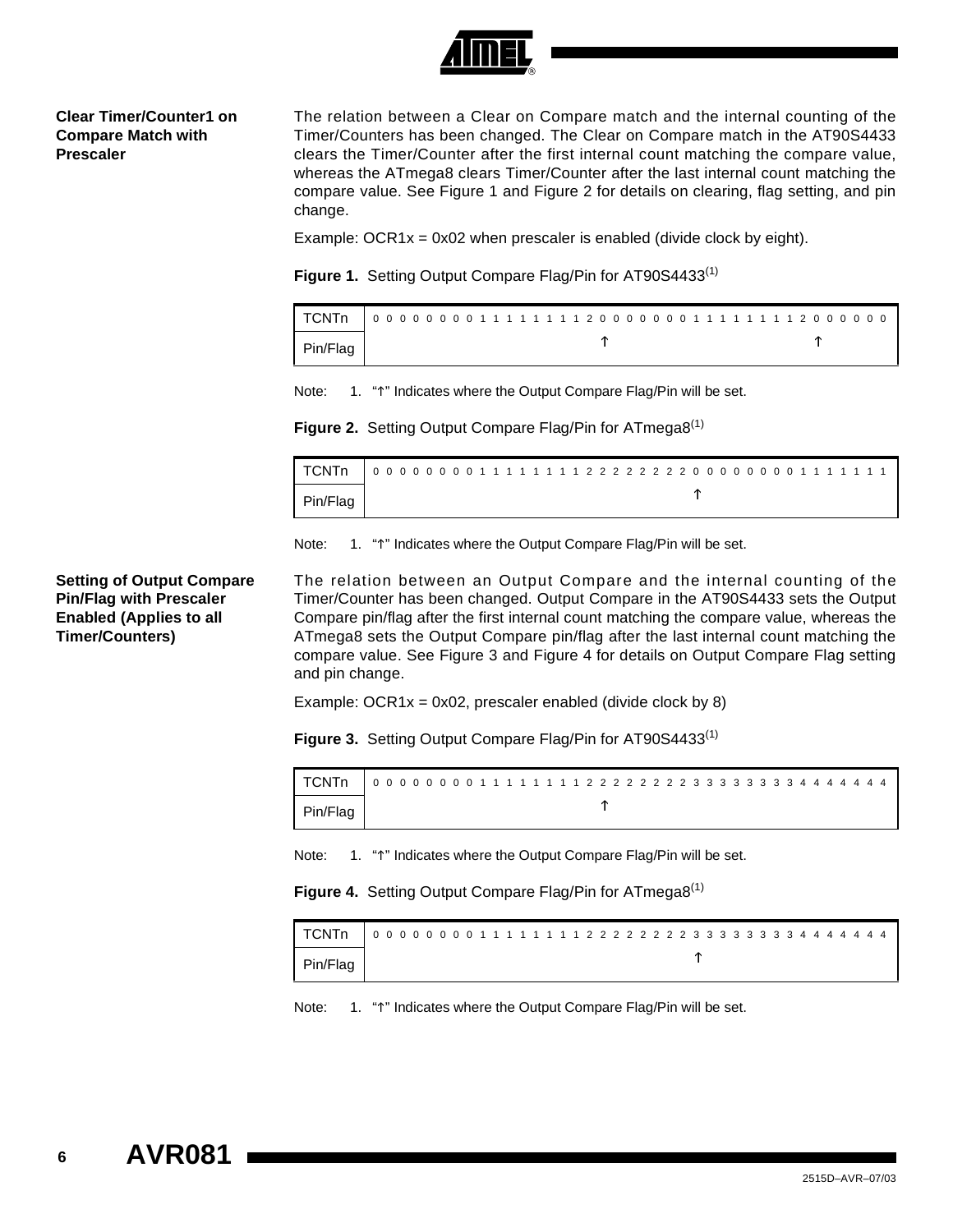# **AVR081**

| Write to OCR1x in PWM Mode,<br><b>Change to Normal Mode</b><br>Before OCR1x is Updated at<br>the Top, Read OCR1 | As described in the data sheet, the OCR1x Registers are updated at the top value when<br>written. Thus, when writing the OCR1x in PWM mode, the value is stored in a temporary<br>buffer. When the Timer/Counter1 reaches the top, the temporary buffer is transferred to<br>the actual Output Compare Register. If PWM mode is left after the temporary buffer is<br>written, but before the actual Output Compare Register is updated, the behavior differs<br>between ATmega8 and AT90S4433.                    |  |  |  |  |  |  |  |
|-----------------------------------------------------------------------------------------------------------------|--------------------------------------------------------------------------------------------------------------------------------------------------------------------------------------------------------------------------------------------------------------------------------------------------------------------------------------------------------------------------------------------------------------------------------------------------------------------------------------------------------------------|--|--|--|--|--|--|--|
| ATmega8                                                                                                         | If the OCR1x Register is read before the update is done, the actual compare value is<br>read - not the temporary OCR1 buffer.                                                                                                                                                                                                                                                                                                                                                                                      |  |  |  |  |  |  |  |
| AT90S4433                                                                                                       | If the OCR1A Register is read before the update is done, the value in the OCR1A buffer<br>is read. For example, the value read is the one last written (to the OCR1A buffer), but<br>since the Timer/Counter never reached the top value, it was not latched into the OCR1A<br>Register. Hence, the value that is used for comparison is not necessarily the same as<br>being read.<br>Note:<br>This applies to 16-bit Timer/Counter only, for 8-bit Timer/Counter2 in ATmega8, the tem-<br>porary buffer is read. |  |  |  |  |  |  |  |
| <b>Memory of Previous OCnx pin</b><br>Level                                                                     | In AT90S4433, there are two settings of COMnx1:0 that do not update the OCnx pin in<br>PWM mode (0b00 and 0b01), and one setting of COMnx1:0 in non-PWM mode (0b00).<br>Assume the Timer/Counter is taken from a state that updates the OCnx pin to a state<br>that does not, and then back again to a state that does update the OCnx pin. The follow-<br>ing differences should be noted:                                                                                                                        |  |  |  |  |  |  |  |
| ATmega8                                                                                                         | The level of the OCnx pin before disabling the Output Compare mode is remembered.<br>Re-enabling the Output Compare mode will cause the OCnx pin to resume operation<br>from the state it had when it was disabled. All Output Compare pins are initialized to<br>zero on Reset.                                                                                                                                                                                                                                   |  |  |  |  |  |  |  |
| AT90S4433                                                                                                       | For Timer/Counter1 in non-PWM mode, a compare match during the time when the<br>Timer/Counter is not connected to the pin will reset the OC1 pin to the low level once<br>enabled again. PWM mode will update the Internal Register for the OC1 pin, such that<br>the state of the pin is unknown once enabled again.                                                                                                                                                                                              |  |  |  |  |  |  |  |
| <b>Changes to ADC</b>                                                                                           | The ADC in ATmega8 has been improved by:                                                                                                                                                                                                                                                                                                                                                                                                                                                                           |  |  |  |  |  |  |  |
|                                                                                                                 | ATmega8 supports both left adjusted and right adjusted 10-bit results.                                                                                                                                                                                                                                                                                                                                                                                                                                             |  |  |  |  |  |  |  |
|                                                                                                                 | Two extra ADC channels (MLF and TQFP packages only).                                                                                                                                                                                                                                                                                                                                                                                                                                                               |  |  |  |  |  |  |  |
|                                                                                                                 | It should be noted that the input channels ADC4 and ADC5 have less accuracy than the<br>other ADC channels in ATmega8. This is due to these pins being shared by the Two-<br>wire Interface, and hence internally powered from the digital power pins $V_{CC}$ , not AVCC.<br>This is not the case for AT90S4433. Please consult the Electrical Characteristics section<br>of the data sheet for information regarding accuracy of the ADC channels.                                                               |  |  |  |  |  |  |  |
|                                                                                                                 | The ADCBG bit in the ADMUX Register selects a bandgap reference as input to the<br>ADC in AT90S4433. The same thing is obtained in ATmega8 by setting<br>$MUX3:0 = 0b1110$ . The REFS1:0 bits replaces the bit position for ADCBG and an<br>unused position in AT90S4433. These bits determines the reference voltage, and have<br>nothing to do with the input to the ADC.                                                                                                                                        |  |  |  |  |  |  |  |

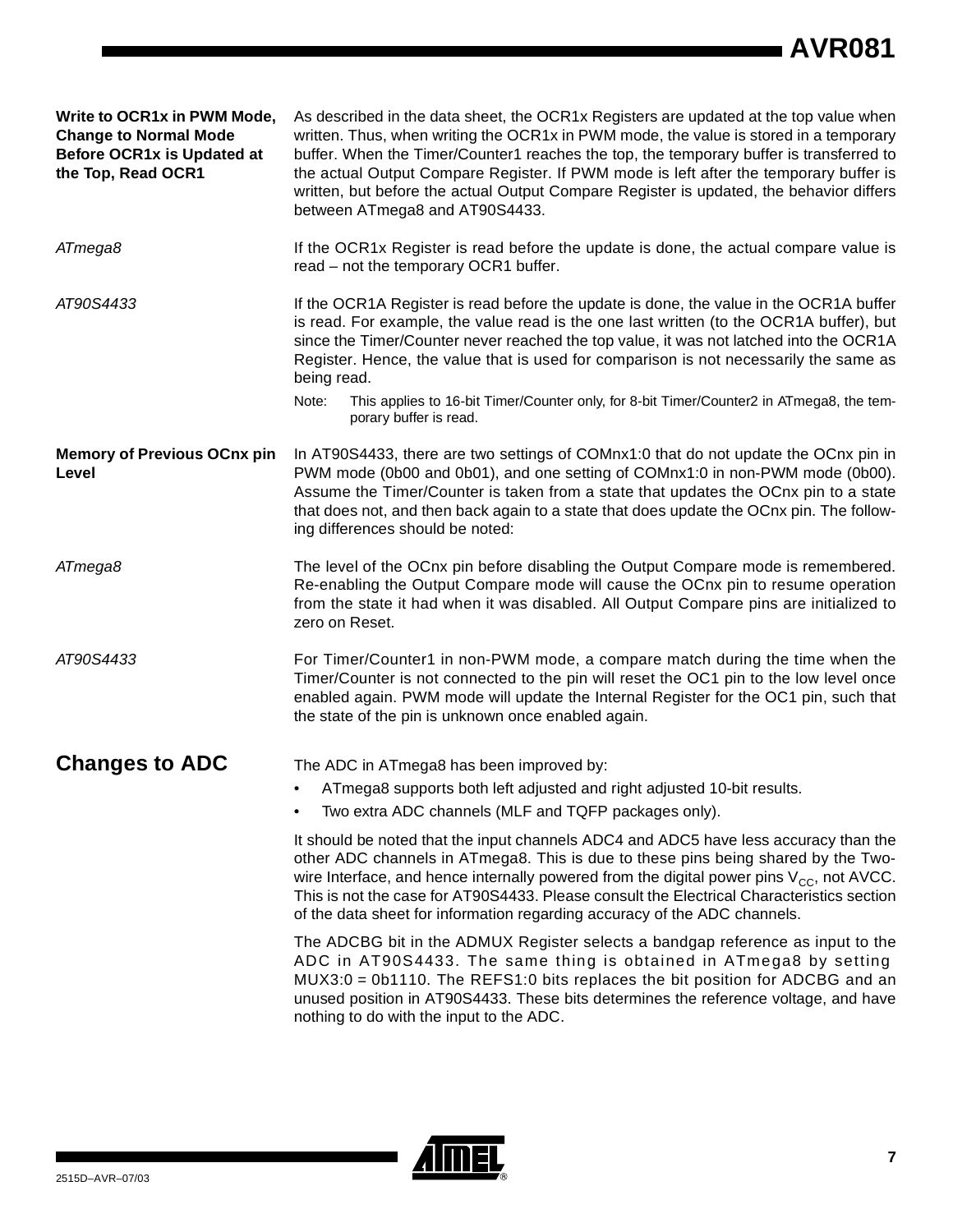<span id="page-7-0"></span>

| <b>Changes to Power</b><br><b>Management</b>    | ATmega8 contains more sleep modes than AT90S4433. This means that the SM bit in<br>AT90S4433 is extended to SM2:0 in ATmega8. SM = "0" in AT90S4433 corresponds to<br>$SM2:0 = 0b000$ in ATmega8, and SM = "1" in AT90S4433 corresponds to<br>$SM2:0 = 0b010$ in ATmega8.                                                                                                                                                                                                                                                                                                               |
|-------------------------------------------------|-----------------------------------------------------------------------------------------------------------------------------------------------------------------------------------------------------------------------------------------------------------------------------------------------------------------------------------------------------------------------------------------------------------------------------------------------------------------------------------------------------------------------------------------------------------------------------------------|
|                                                 | Be aware that EEPROM write access must be completed before entering power down<br>sleep mode. Otherwise the system oscillator will continue to run, drawing additional<br>current.                                                                                                                                                                                                                                                                                                                                                                                                      |
|                                                 | Important: The bit position for SE is changed from AT90S4433 to ATmega8. See data<br>sheet for ATmega8 for a description of bit positions for SE, SM2, SM1, SM0, and the<br>additional sleep modes.                                                                                                                                                                                                                                                                                                                                                                                     |
| <b>Improvements to SPI</b><br>and USART         | Both SPI and USART have new Double Speed modes which allow higher communica-<br>tion speed.                                                                                                                                                                                                                                                                                                                                                                                                                                                                                             |
|                                                 | The UART in AT90S4433 has been replaced by a USART in ATmega8. The ATmega8<br>USART is compatible with the AT90S4433 UART with one exception: The two-level<br>Receive Register acts as a FIFO. The following must be kept in mind:                                                                                                                                                                                                                                                                                                                                                     |
|                                                 | A second buffer register has been added. The two buffer registers operate as a<br>circular FIFO buffer. Therefore the UDR must only be read once for each incoming<br>data. More important is the fact that the Error Flags (FE and DOR) and the ninth<br>data bit (RXB8) are buffered with the data in the receive buffer. Therefore the status<br>bits must always be read before the UDR Register is read. Otherwise the error<br>status will be lost since the buffer state is lost.                                                                                                |
|                                                 | The Receiver Shift Register can now act as a third buffer level. This is done by<br>$\bullet$<br>allowing the received data to remain in the Serial Shift Register if the buffer registers<br>are full, until a new start bit is detected. The USART is therefore more resistant to<br>Data OverRun (DOR) error conditions.                                                                                                                                                                                                                                                             |
|                                                 | The UBRRHI Register has address 0x3 (0x23) in AT90S4433. In ATmega8, this register<br>is moved to address 0x20 (0x40), and the URSEL bit selects between accessing the<br>UBRRH or the UCSRC Register at this address. Write the URSEL bit to zero when writ-<br>ing data to the UBRRH Register.                                                                                                                                                                                                                                                                                        |
|                                                 | Another minor difference is the initial value of RXB8, which is "1" in the UART in<br>AT90S4433 and "0" in the USART in ATmega8                                                                                                                                                                                                                                                                                                                                                                                                                                                         |
| <b>Changes to EEPROM</b><br><b>Write Timing</b> | In AT90S4433, the EEPROM write time is dependent on supply voltage, typically 2.5 ms<br>@ $V_{CC}$ = 5V and 4 ms @ $V_{CC}$ = 2.7V. In ATmega8, the EEPROM write time takes 8,448<br>cycles of the calibrated RC Oscillator (regardless of the clock source and frequency for<br>the system clock). The calibrated RC Oscillator is assumed to be calibrated to 1.0 MHz<br>regardless of $V_{CC}$ , i.e., typical write time is 8.4 ms.<br>Changing the value in the OSCCAL Register affects the frequency of the calibrated RC<br>Note:<br>Oscillator and hence the EEPROM write time. |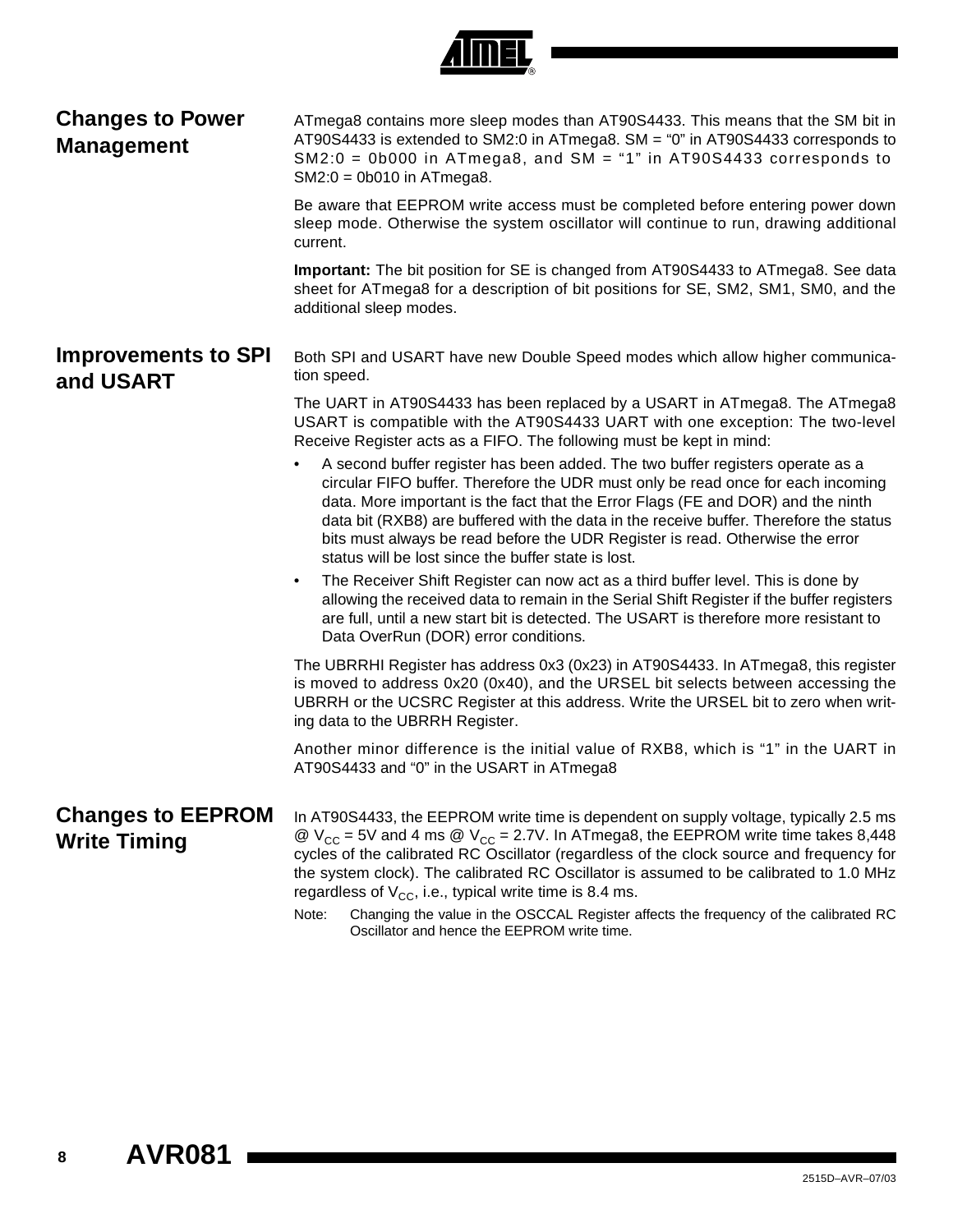# **Programming Interface**

Some changes have been done to the programming interface, especially in the In-System Programming interface. This has been done to support all the additional fuses in ATmega8. The timing requirements are unchanged. See the ATmega8 data sheet for details.

The Parallel Programming algorithm is changed. The most significant change is the introduction of the PAGEL pin on PD7 and the BS2 pin on PA0. This extension is needed to support page programming of Flash, EEPROM, and additional fuses in ATmega8. Note that the additional fuses and Lock bits also require a change in the fuse writing algorithm. The timing requirements for parallel programming have been changed. See the ATmega8 data sheet for details.

The STK500 supports both In-System Programming and parallel programming of the ATmega8.

### **Fuse Settings** ATmega8 contains more fuses than AT90S4433. Table 5 shows the AT90S4433 compatible Fuse settings. Some of the Fuses are described further in the following sections.

| <b>Fuse</b>      | Default AT90S4433<br><b>Setting</b> | <b>Default ATmega8</b><br><b>Setting</b> | AT90S4433 Compatible<br><b>Setting</b> |
|------------------|-------------------------------------|------------------------------------------|----------------------------------------|
| <b>RSTDISBL</b>  |                                     | 1                                        | 1                                      |
| <b>WDTON</b>     |                                     | 1                                        | 1 <sup>(2)</sup>                       |
| <b>SPIEN</b>     | 0                                   | $\Omega$                                 | 0                                      |
| <b>CKOPT</b>     | -                                   | 1                                        | $0^{(3)}$                              |
| <b>EESAVE</b>    |                                     | 1                                        | 1                                      |
| BOOTSZ1          |                                     | 0                                        | $O(N/A)^{(4)}$                         |
| BOOTSZ0          |                                     | $\Omega$                                 | 0 $(N/A)^{(4)}$                        |
| <b>BOOTRST</b>   |                                     | 1                                        | 1                                      |
| <b>BODLEVEL</b>  | 1                                   | 1                                        | 1                                      |
| <b>BODEN</b>     | 1                                   | 1                                        | 1                                      |
| SUT1             |                                     | 1                                        | See note (5)                           |
| SUT <sub>0</sub> |                                     | 0                                        | See note (5)                           |
| CKSEL3           |                                     | $\Omega$                                 | See note (5)                           |
| CKSEL2           | $\Omega$                            | $\Omega$                                 | See note (5)                           |
| CKSEL1           | 1                                   | 0                                        | See note (5)                           |
| <b>CKSEL0</b>    | $\Omega$                            | 1                                        | See note (5)                           |

**Table 5.** Comparing Fuses in AT90S4433 and ATmega8

Notes: 1. A dash indicates that the Fuse is not present in AT90S4433.

2. [See "Changes to Watchdog Timer" on page 10.](#page-9-0)

3. [See "Oscillators and Selecting Start-up Delays" on page 10.](#page-9-1)

- 4. SPM and Self-Programming is not available in AT90S4433. The default factory setting of BOOTSZ1:0 is OK when porting the design to ATmega8.
- 5. The SUT and CKSEL setting must be considered when moving to ATmega8. [See](#page-9-1) ["Oscillators and Selecting Start-up Delays" on page 10.](#page-9-1)

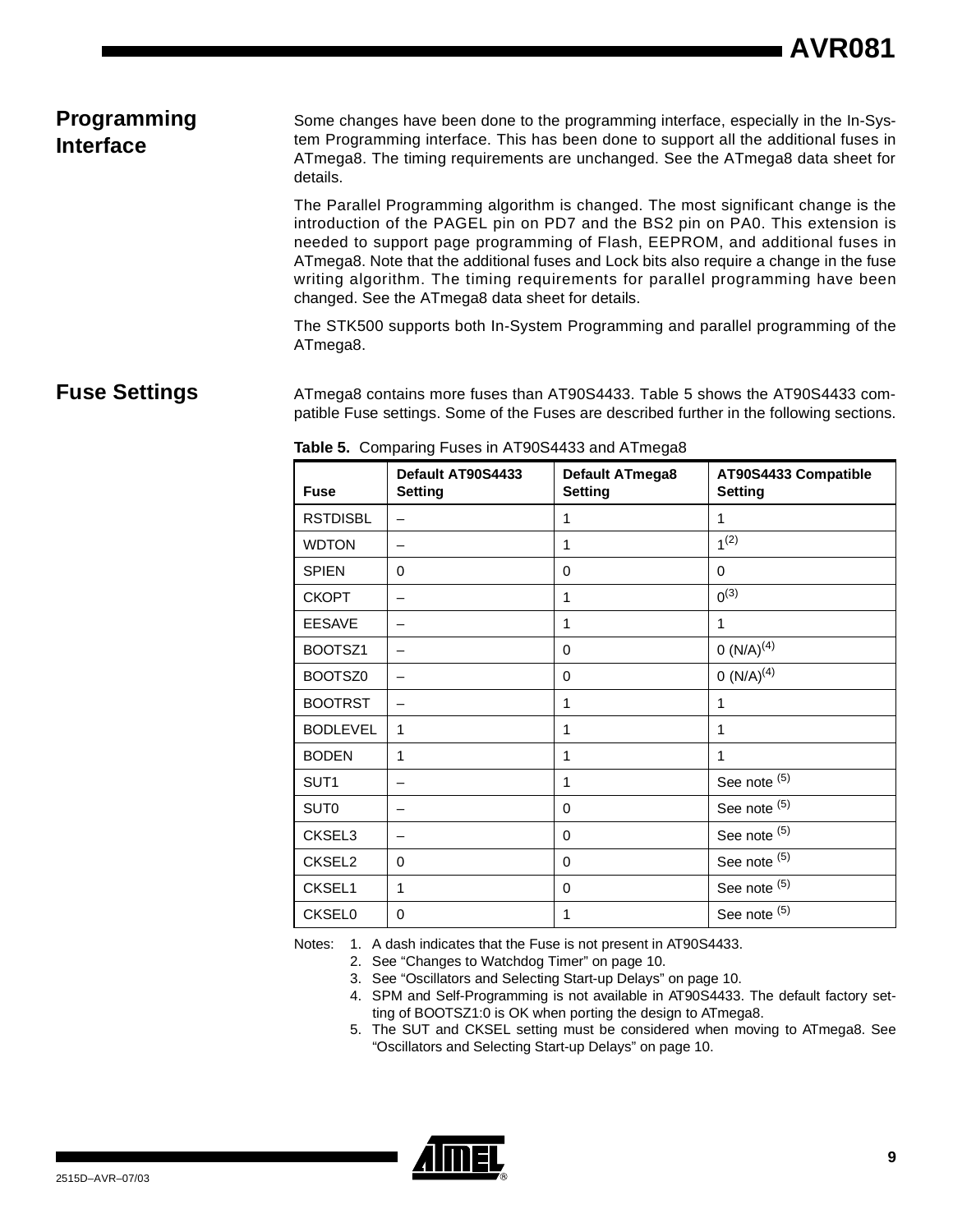

# <span id="page-9-1"></span>**Oscillators and Selecting Start-up Delays**

ATmega8 provides more Oscillators and Start-up Time selections than AT90S4433. During wake-up from Power-down mode, the ATmega8 uses the CPU frequency to determine the duration of the wake-up delay, while AT90S4433 determines the delay from the WDT Oscillator frequency.

Follow the guidelines from the section "System Clock and Clock Options" in the ATmega8 data sheet to find appropriate start-up values.

Special attention must be paid when changing the fuses in In-System Programming mode. In-System Programming is dependent on a system clock. If wrong Oscillator setting is programmed, it may be impossible to re-enter In-System Programming mode due to missing system clock (Parallel Programming mode must then be used).

The crystal Oscillator in AT90S4433 is capable of driving an addition clock buffer from the XTAL2 output. In ATmega8, this is only possible when the CKOPT Fuse is programmed. In this mode the Oscillator has a rail-to-rail swing at the output, but at the expense of higher power consumption. Hence, do only program this fuse when rail-torail swing is required.

## <span id="page-9-0"></span>**Changes to Watchdog Timer**

The Watchdog Timer in ATmega8 is improved compared to the one in AT90S4433. In AT90S4433, the Watchdog Timer is either enabled or disabled, while ATmega8 supports two safety levels selected by the WDTON Fuse. Figure 6 summarizes the behavior for the two devices with regard to initial state, how to disable it, and how to change the Time-out of the Watchdog Timer.

| <b>Device</b> | <b>WDTON</b> | <b>Safety</b><br>Level | <b>WDT</b><br><b>Initial</b><br><b>State</b> | How to<br>Disable the<br><b>WDT</b> | How to<br><b>Change Time-</b><br>out |
|---------------|--------------|------------------------|----------------------------------------------|-------------------------------------|--------------------------------------|
| AT90S4433     | N/A          | N/A                    | Disabled                                     | Timed<br>sequence                   | No restriction                       |
| ATmega8       | Unprogrammed |                        | <b>Disabled</b>                              | Timed<br>sequence                   | Timed<br>sequence                    |
| ATmega8       | Programmed   | 2                      | Enabled                                      | Always<br>enabled                   | Timed<br>sequence                    |

**Table 6.** WDT Configuration in AT90S4433 and ATmega8.

It can be seen that none of the safety levels in ATmega8 exactly matches the behavior of AT90S4433. By using safety level 1, the only difference is the need for a timed sequence for changing Time-out.

The frequency of the Watchdog Oscillator in ATmega8 is close to 1.0 MHz for all supply voltages. The typical frequency of the Watchdog Oscillator in AT90S4433 is close to 1.0 MHz at 5V, but the Time-out period increases with decreasing  $V_{CC}$ . This means that the selection of Time-out period for the Watchdog Timer (in terms of number of WDT Oscillator cycles) must be reconsidered when porting the design to ATmega8. Refer to the data sheet for ATmega8 for further information.

**Other Concerns** The ATmega8 has a Signature Byte different from the one used in AT90S4433. Make sure you are using the Signature Byte of ATmega8 when porting the design.